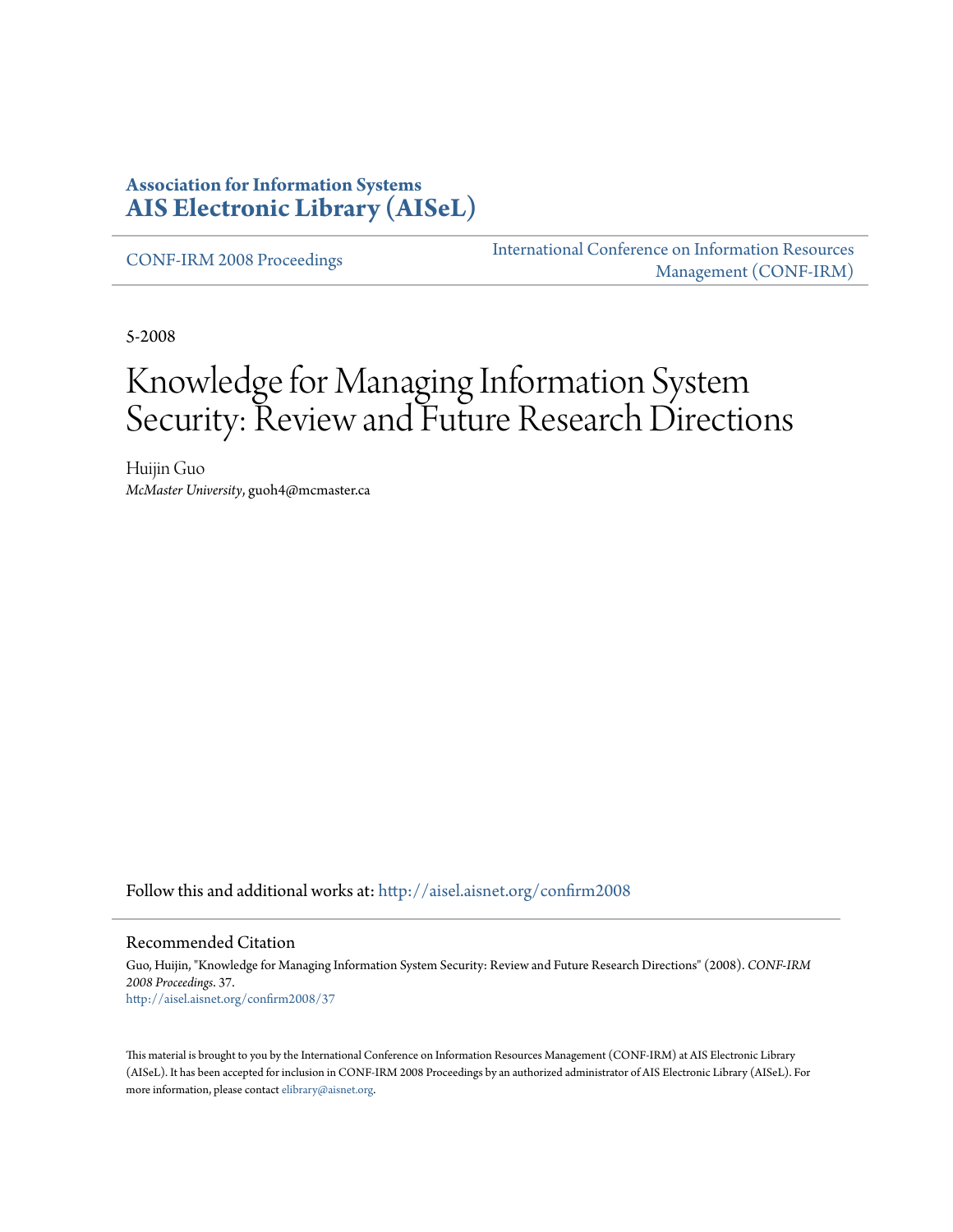# **56F. Knowledge for Managing Information System Security: Review and Future Research Directions**

Huijin Guo McMaster University guoh4@mcmaster.ca

# *Abstract*

Information systems (IS) security is traditionally seen as technically-oriented. Technologies alone, however, cannot secure an organization's information systems at an optimal level. As such, scholars have called for more research on non-technical factors that play an important role in IS security, including human, managerial, and organizational issues. This paper aims to review and synthesize those studies that have been done on non-technical issues by applying knowledge management concepts as a tool and lens. It also identifies some issues that require further research.

# *Keywords*

Information systems security, knowledge management

# **1 Introduction**

Managing information system security is a big challenge for organizations because they rely increasingly on information technologies to carry out their business activities. If not properly managed, systems could be broken and the confidentiality, integrity, and availability of information could be compromised. Such security breaches can be costly for organizations. For example, the network of the TJX Companies, Inc. (TJX) was compromised in 2005 and 2006 and the security breach was estimated to cost the company more than 25 million US dollars (TJX, 2007a, 2007b).

Given the magnitude and the financial impact of security breaches on businesses, it is important that we can learn from those incidents happened and understand what the causes are in order to prevent such breaches in the future. There is little theoretical guide, however, for such endeavor. The majority of the information systems (IS) security literature is based on expert's opinion, anecdotal evidence, or experience (Kotulic & Clark, 2004). One of the possible reasons is that security is often regarded as technology-oriented. Prior research has emphasized mostly on technical issues as advanced encryption algorithms, authentication technologies, anti-virus, firewalls, and so forth. Technical solutions alone, however, do not guarantee security. Many systems have not been designed to be secure (ISO/IEC, 2005). In order to improve IS security, scholars have called for more research efforts on organizational problems, management issues and human behavior issues (Dhillon & Backhouse, 2000; Dutta & McCrohan, 2002; Hitchings, 1995).

This paper aims to review these non-technical security issues from a knowledge management perspective. This is because IS security management is a knowledge-intensive activity that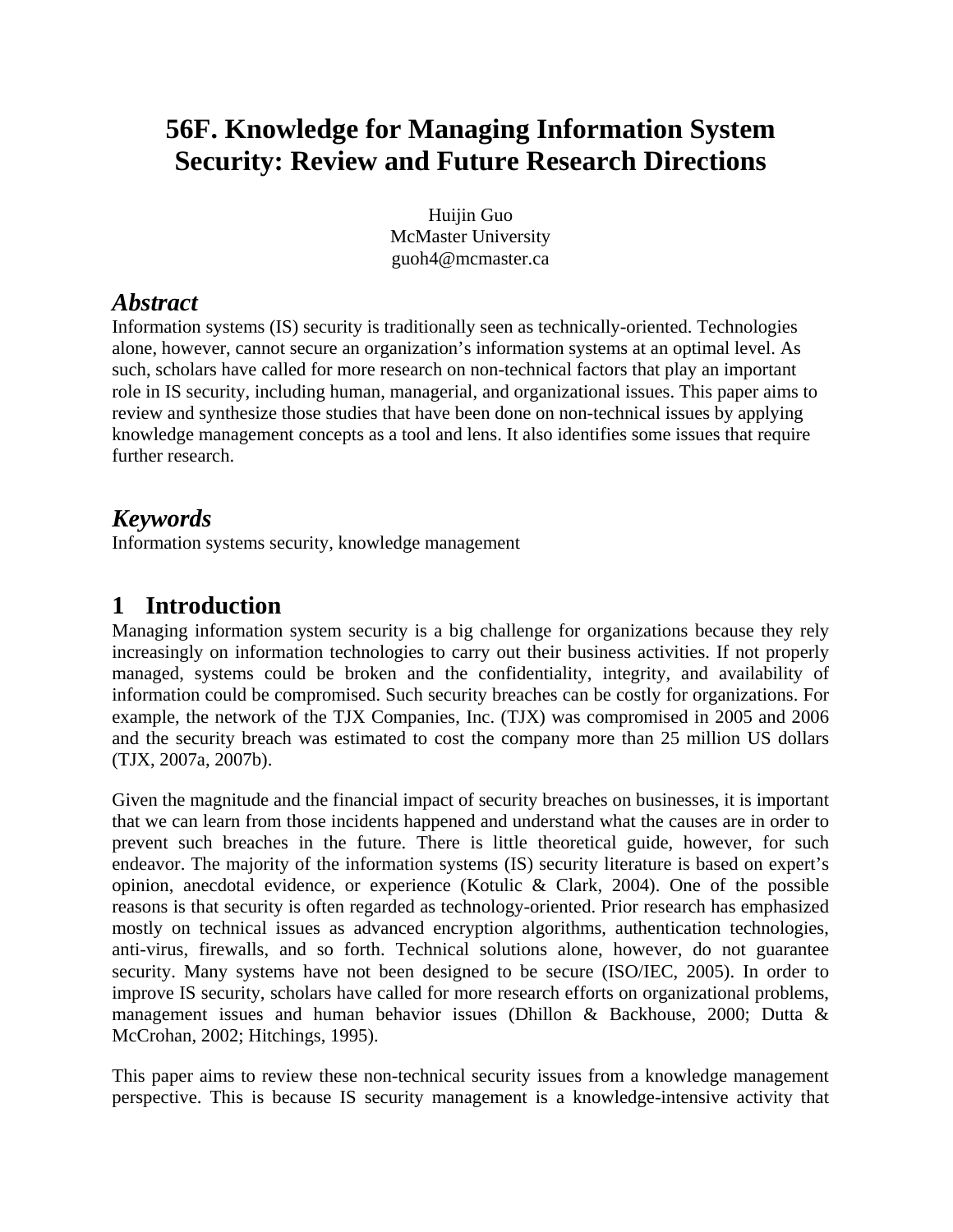depends heavily on IS professionals' expertise and skills (Belsis et al, 2005). Furthermore, an organization's IS security is also dependent on IS users' awareness of security issues, particularly how their IS behaviors affect the security of the overall information systems. The paper applies knowledge management concepts, specifically knowledge management ontology as a tool and lens to review research in information systems security. By exploring relevant knowledge and knowledge activities in IS security, this paper closes with a discussion of some issues that require further study.

## **2 Knowledge Management Ontology**

Ontology is a simplified and explicit specification of a phenomenon (Gruber, 1995). In the knowledge management (KM) context, a general-purpose ontology is proposed by Holsapple and Joshi (2003; 2004) as a foundation for KM research, study, and practice. In their KM ontology, knowledge management is "an entity's systematic and deliberate efforts to expand, cultivate, and apply available knowledge". An entity's knowledge management work can be seen as composed of "episodes". KM episode is defined as the entity's execution of some configuration of knowledge manipulation activities (KMA). Such activities are carried by some processors, who operating on available knowledge resources, with the intent to satisfy a knowledge need or opportunity. The activities are governed by various types of influences, which are those factors that determine how the entity manipulates knowledge. KMAs also result in learning and/or projections of knowledge. Projection refers to the emission of resources such as knowledge and products into the external environment.

In this KM ontology, two concepts are of particular interest here. The first one is learning, which is defined as 1) a process where knowledge resources are modified; and 2) an outcome of a knowledge management episode that involves the change in the state of the entity's knowledge. Learning can be functional or dysfunctional. The former indicates a positive change while the latter involves negative change in the state of the entity's knowledge. Learning also occurs whenever knowledge processors detect and correct errors (Argyris, 1995).

The learning process can be better explained with a theory-in-use model (Argyris et al, 1985). The model depicts the relationship among three concepts: governing variables, action strategies, and consequences. According to this model, people's action strategies are decided by governing variables, which are the values that people seek to satisfy; action strategies have intended consequences, which people expect to satisfy the global variables. Consequences give feedback to action strategies and governing variables. There are two forms of learning when the consequences are unintended: single-loop learning and double-loop learning. In the former situation, people try to change their actions while in the latter situation it is the governing variables that are to be changed.

The second concept of interest is knowledge resource, which is defined as the knowledge that an entity can manipulate in ways to yield value. Knowledge resource is one of the four classes of organizational resources (the other three are financial, human resources, and material resources). Knowledge resource can be further analyzed in detailed components. There are two classes of knowledge resources: schematic knowledge and content knowledge. Schematic knowledge, which depends on the existence of the entity, has four components: culture, infrastructure, strategy, and purpose; content knowledge, which on the other hand exists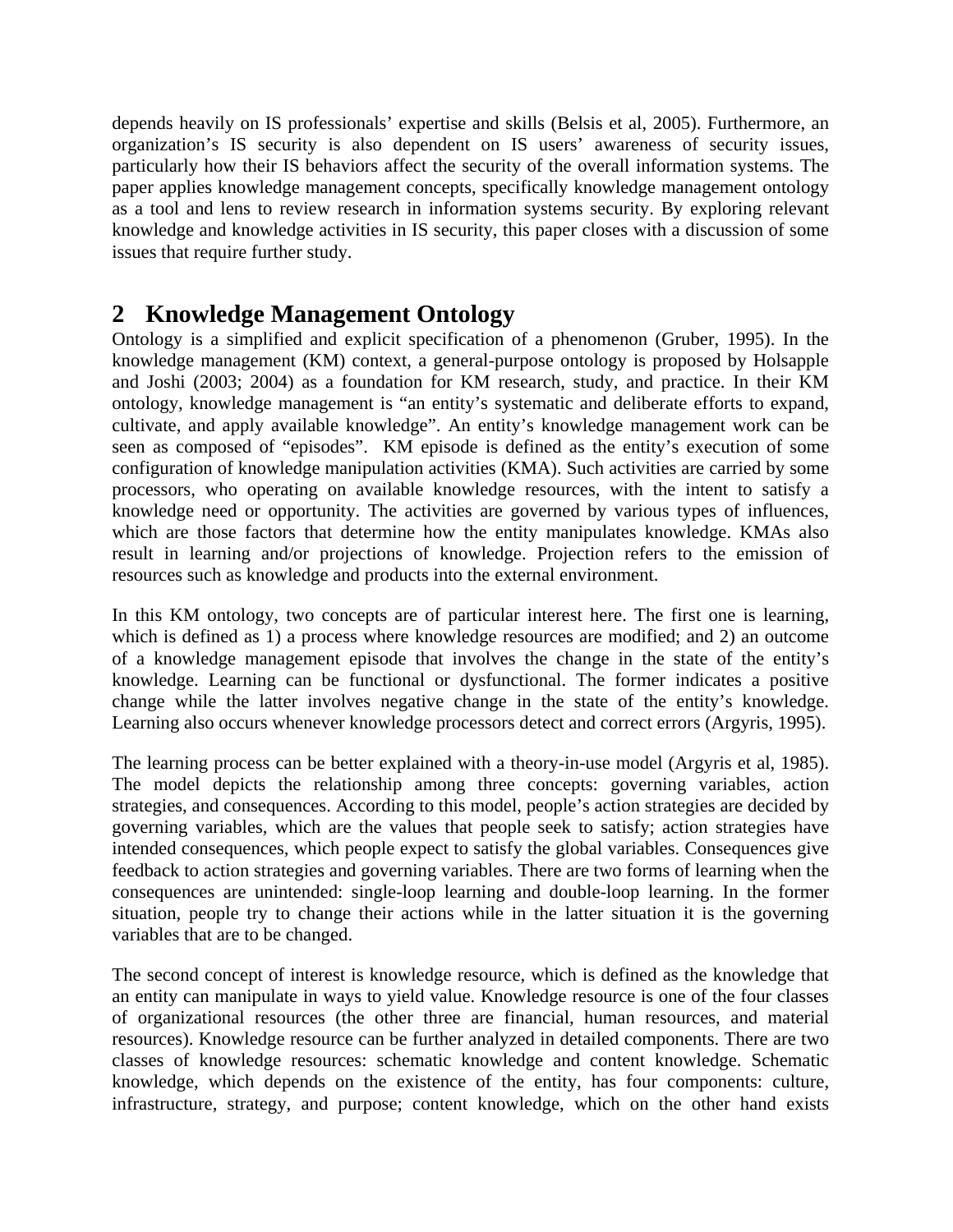independently of the entity to which it belongs, has two components: artifacts and participants' knowledge. Each of the components is defined as follows:

*Culture.* An organization's culture refers to the basic assumptions and beliefs that are shared by its members. It includes the organization's values, principles, norms, traditions, unwritten rules, and informal procedures.

*Infrastructure.* An organization's infrastructure refers to the kind of knowledge that defines the organization's roles, the inter-relationships, and the regulations that govern the use of these roles and relationship. It can be viewed as the counterpart of the culture component of knowledge resource.

*Purpose*. An organization's purpose defines its reason for existence. It includes mission, vision, objectives, and goals. Purpose is a directional knowledge with which other schematic knowledge components are to be aligned.

*Strategy*. An organization's strategy defines what to do in order to accomplish its purpose. The strategy may consist of plans for using organizational resources, which includes other knowledge resource components.

*Knowledge artifact.* A knowledge artifact is an object that is the representation of knowledge that may be usable to knowledge processors in an organization. It is one of the knowledge contents that can exist independent of the organization that holds it. Examples of knowledge artifacts include books, reports, documents, videos, among others.

*Participants' knowledge.* This refers the kind of knowledge that is possessed by employees and others who participate in the organization's business activities. In addition to employees, participants also include customer, partners, suppliers, as well as computer systems.

The above ontology gives a fairly complete picture of knowledge management by identifying its major components and the interplays among these components. It provides some guidelines for using knowledge management approaches as a tool to investigate issues related to knowledge-intensive activities such as IS security management in organizations.

# **3 IS Security from a Knowledge Management Perspective**

In IS security management, one problem needs to be addressed is how organizations manage security-related knowledge, because IS security management is a knowledge-intensive activity that depends heavily on IS professionals' expertise and skills (Belsis et al., 2005). An organization's IS security is also dependent on IS users' awareness of security issues, particularly how their IS behaviors affect the security of the overall information systems. From knowledge management ontology perspective, the following three aspects stand out in the IS security management issue: learning, knowledge resource, and knowledge manipulation activity.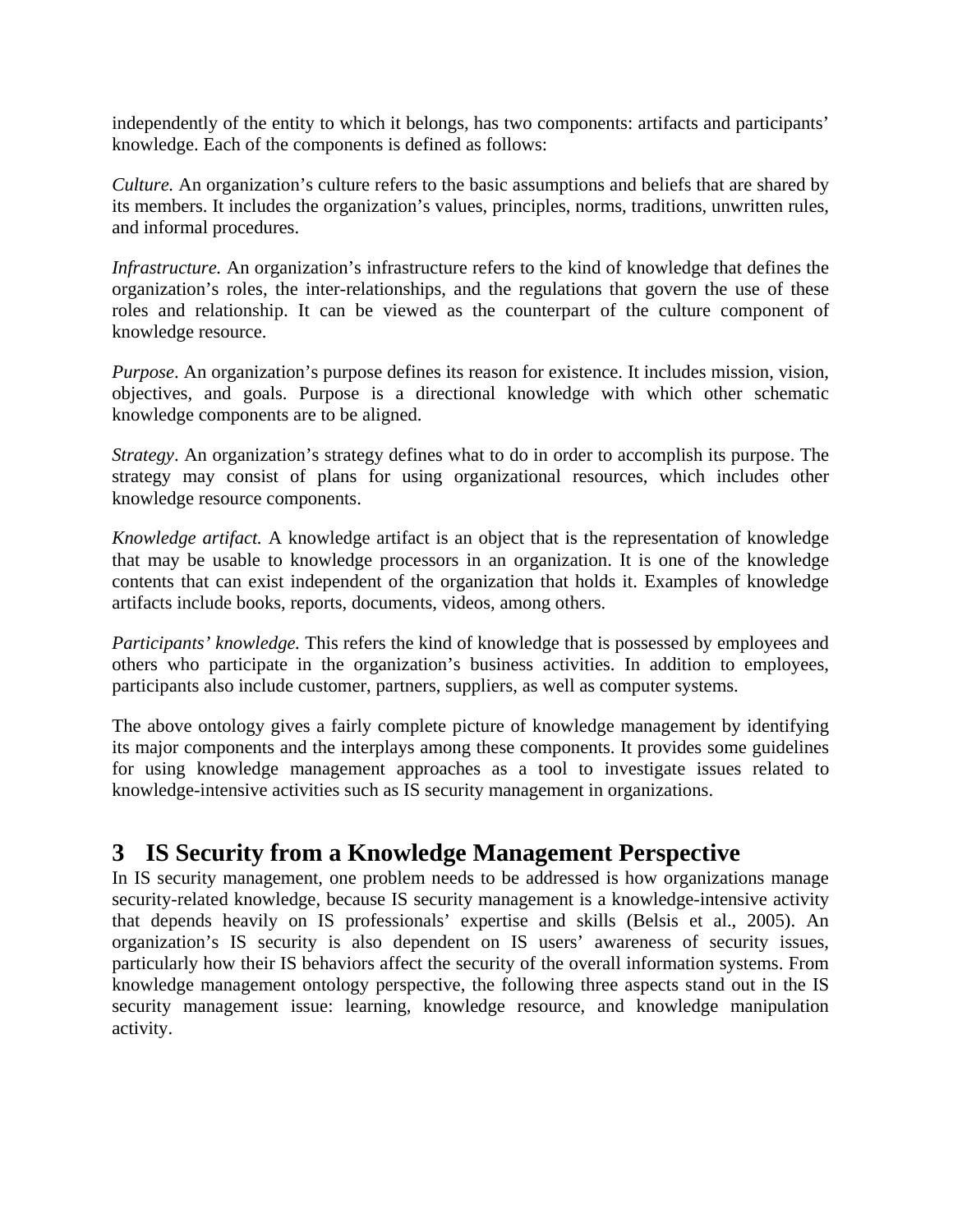### **3.1 Learning**

Scholars in IS field have long been advocating more research efforts on organizational problems, management issues and human behavior issues (Dhillon & Backhouse, 2000; Dutta & McCrohan, 2002; Hitchings, 1995). Indeed, many security problems can be attributed to these factors. Prior research has found that human error is a significant problem for IS security (Im & Baskerville, 2005). Im and Baskerville classified three levels of human error that pose as threats to IS security: 1) skill-based errors, which attribute to mainly monitoring failures; 2) rule-based errors, which arise if good rules are misapplied or bad rules are applied; and 3) knowledge-based errors, which are caused by the fact that related knowledge is nearly always incomplete and often inaccurate. These types of errors are from a rational viewpoint, which define errors simply as deviation from expected behavior (Neumann, 1995).

Another view regards human error as complex and socially constructed behavior. According to the action theory (Argyris, 1986; Argyris et al., 1985), such errors or misunderstandings are created by individuals who unconsciously follow their theories-in-use, a form of "skilled incompetence". Argyris et al (1985) distinguish two kinds of theories of action: espoused theory is what individuals claim to follow; and theories-in-use on the other hand are those that can be inferred from their action. It is argued that security problems happen when system users' espoused theory and their theory-in-use are contradictory (Mattia & Dhillon, 2003). An organization's espoused-theories may be embedded in its goals, mission, and formal documents. Based on this argument, Mattia and Dhillon suggest that the double-loop learning proposed by Argyris et al (1985) can be used as a strategy for designing and implementing security actions that bring an organization's espoused-theory and theory-in-use into congruence.

More specifically, Mattia and Dhillon argue that operational and technical controls, which are used for routine security activities or emergency situations are types of "single-loop learning" in Argyris et al's terms. In other words, such controls focus on the "means" that reach the end result. In a double-loop learning situation, on the other hand, security practices should not only focus on the means but also pay attention to the frame or conceptualization of the problem. In other words, in double-loop security, assumptions underlying management controls should be questioned. A double-loop security design is proposed by Mattia and Dhillon to include learning that leads to new security solution, which could be either new actions or new problemsolving. The design has four basic steps: 1) discovering espoused theories and theories in use; 2) bringing the two into congruence and identifying new governing variables; 3) generating new actions; and 4) generalizing consequences into an organizational match.

## **3.2 Knowledge resources**

Based on the KM ontology (Holsapple & Joshi, 2004), there are six categories of knowledge: culture, infrastructure, purpose, strategy, artifacts, and participants' knowledge. The first four are schematic knowledge and the last two are content knowledge.

### *3.2.1 Purpose and Strategy*

While it is generally understood that the purpose of security is to achieve confidentiality, availability, and integrity of business information, there has not been many studies on what kind of strategy that organizations should take to accomplish this purpose, although there is no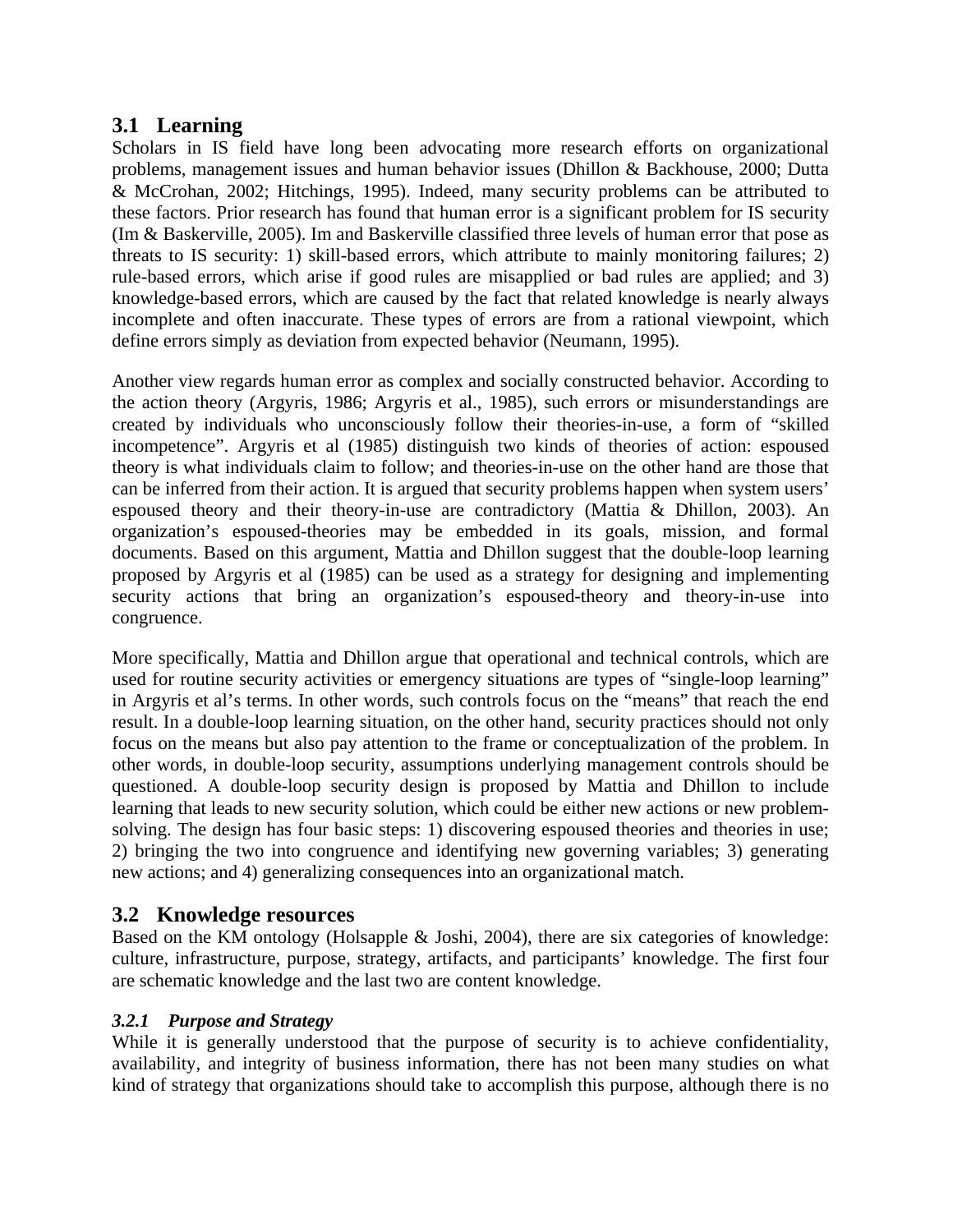shortage of studies to seek innovative and robust technological solutions such as encryption and access control.

One exception is the discussion by Parker (1997). In terms of the purpose of IS security, Parker argues that the need of confidentiality is decreasing, i.e. fewer kinds of information require confidentiality. On the other hand, the importance of ownership, control, integrity, and authenticity of information is increasing. As such, organizations may need to reconsider the military-origin classification of information, such as what is confidential and what is top-secret.

Parker further contends that the strategy to achieve confidentiality may also need to change. Instead of the traditional military-origin "need-to-know" principle, a new discretionary "needto-withhold" principle should be adopted. The latter principle suggests that an organization is better off by giving everyone in the organization its information except for a small amount that must be withheld. Another strategy is to rely on the rapid obsolescence of secret information rather than trying to protect it. For example, by the time competitors obtain the trade secret information, it may have already been obsolete and useless.

#### *3.2.2 Culture*

In the KM ontology, culture refers to norms, beliefs, and basic assumptions shared by the members of an organization. In the IS security literature, the importance of organizational culture has been recognized. Information systems security is not a technical problem, but a social and organizational one that involves people because it is them that operate and use those systems (Dhillon & Backhouse, 2000). An organizational subculture and a common belief system are needed to make members of the organization committed to their activities that might have impacts on IS security (Dhillon, 1999). Such culture should also promote responsibility, integrity of people, trustworthiness, and ethicality (Dhillon & Backhouse, 2000).

Dhillon and Torkzadeh (2006) took a step further to study IS security issues in terms of the values of people from an organizational perspective. By using the value-focused thinking to identify fundamental objectives for IS security and the means to achieve them, their study suggests that organizationally grounded principles and values are necessary for maintaining security of information systems in organizations. More specifically, Dhillon and Torkzadeh identified 25 clusters of objectives held by organizational members for IS security. There are nine fundamental objectives and 16 means objectives. Examples of fundamental objectives include enhancing management development practices, maximizing integrity of business processes, and maximizing organizational integrity. Examples of mean objectives include increasing trust, providing open communication, and maximizing awareness. These objectives can be used for developing IS security measures.

Smith and Hasnas (1999) investigated the ethical issues in information systems in general. While raising an important issue of ethics in IS, their study identifies some challenges facing organizations when they deal with ethical dilemmas. One of the challenges is that applying different ethical theories on the same ethical situation may have conflicting conclusions. Thus, it is important for organizations to pay attention to this issue and have a clear communication with employees in terms of what kinds of behavior are considered ethical and acceptable related to information systems use in general and security in particular.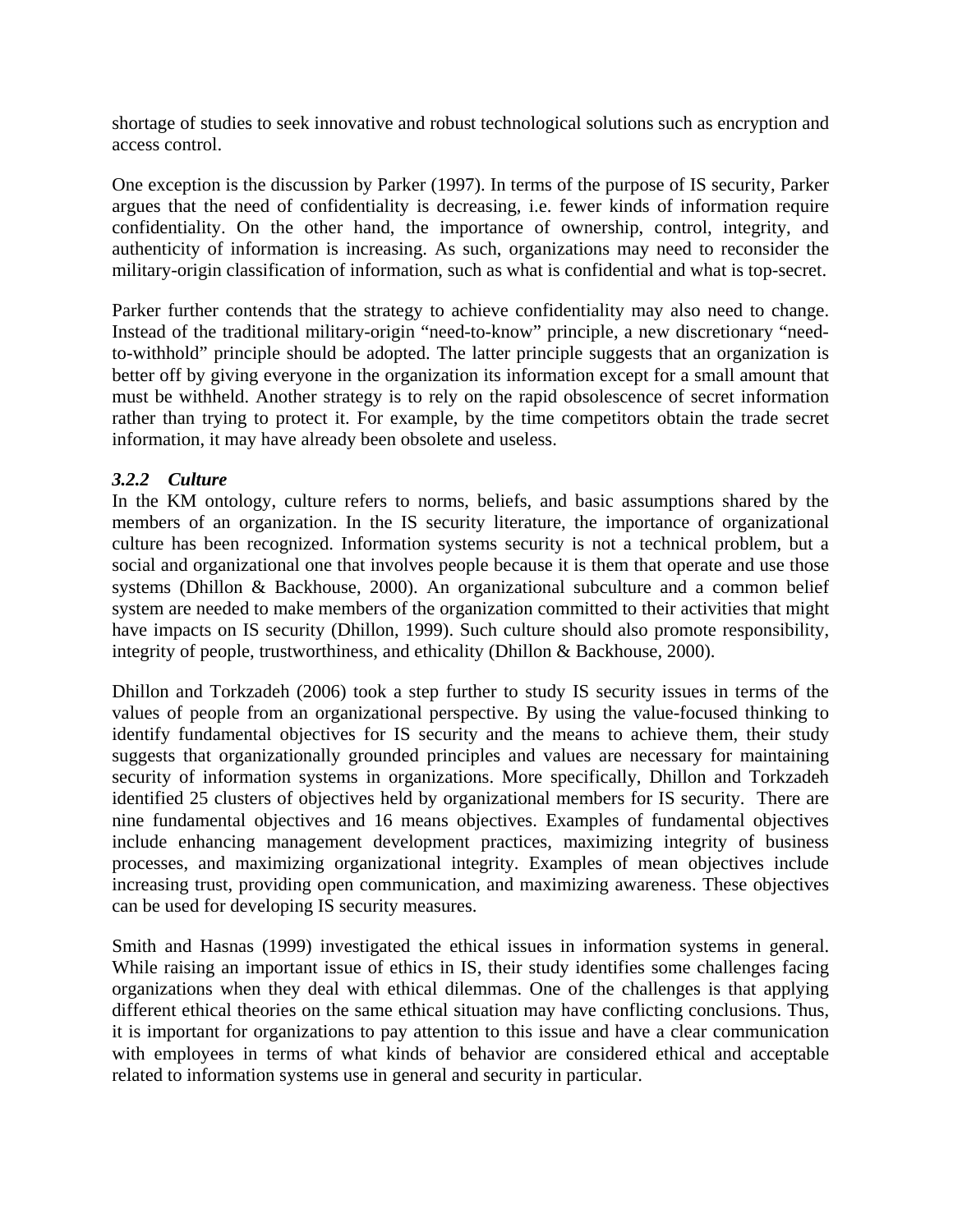#### *3.2.3 Infrastructure*

In the KM ontology, infrastructure refers to an organization's roles, their relationships, and the regulations that govern them. In the context of information system security, policy, as one type of organizational regulation, is of particular interest.

Security policy refers to the set of rules, and practices that regulate how an organization manages, protects, and distributes its resources to achieve specified security objectives (Sterne, 1991). Security objectives are often reflected in the purpose and strategy as discussed previously. Recognizing the limitation of existing security policy approach, Baskerville and Siponen (2002) proposed a meta-policy as a guide to establish how policies should be created, implemented, and enforced. Some of the policy features are: 1) policy requirements, which include identification and classification of security subjects and objects, as well as the elaboration of the process by which the organization will determine who need to access what information; 2) How policies is designed, e.g. the creation of policy and sub-policies hierarchy and when the adjustment of the level of abstraction and enforcement needed; and 3) How policies are to be implemented, and if necessary how they should be tested in order to determine whether the goals of policies are met.

Siponen and Iivari, on the other hand, take a different theoretical perspective to study the design of successful IS security polices and guidelines (2006). They identify six normative theories that can offer insights on how IS policies and guidelines handle exceptional situations, where business opportunities may require temporary violations of those policies and guidelines.

Marchinkowski and Stanton (2003) analyzed extant information security policies from a number of organizations to ascertain the motivational assumption. Although motivation is just one of several factors associated with effective policy, the study found that motivation factors do not receive enough attention in the research or practitioner literatures. It also raised a question of how information security figures into employees' performance evaluations.

### *3.2.4 Artifacts*

An artifact in the KM ontology refers to an object is or hold a representation of knowledge that may be useful for a knowledge processor in the organization. Examples of such artifact include documents and reports. In the IS security context, Belsis et al (2005) conducted a field research and identified a number of security-related knowledge artifact ("sources"). These artifacts can be classified into three levels of abstraction: strategic, tactical, and operations. Strategic-level artifacts include security policy document, which deals with the design and dissemination of security policies. At tactical level, the artifacts include risk analysis document, documented countermeasures, audit trail reports, automatic logs, and audit documentation. At the operations level, the knowledge artifacts include network alerts and logs.

Two types of artifacts widely used in information systems security are checklist and standards. Checklists are based on the assumption that solutions and procedures can be observed and turned into a list, hence "checklist", for solving security problems (Siponen, 2005). Examples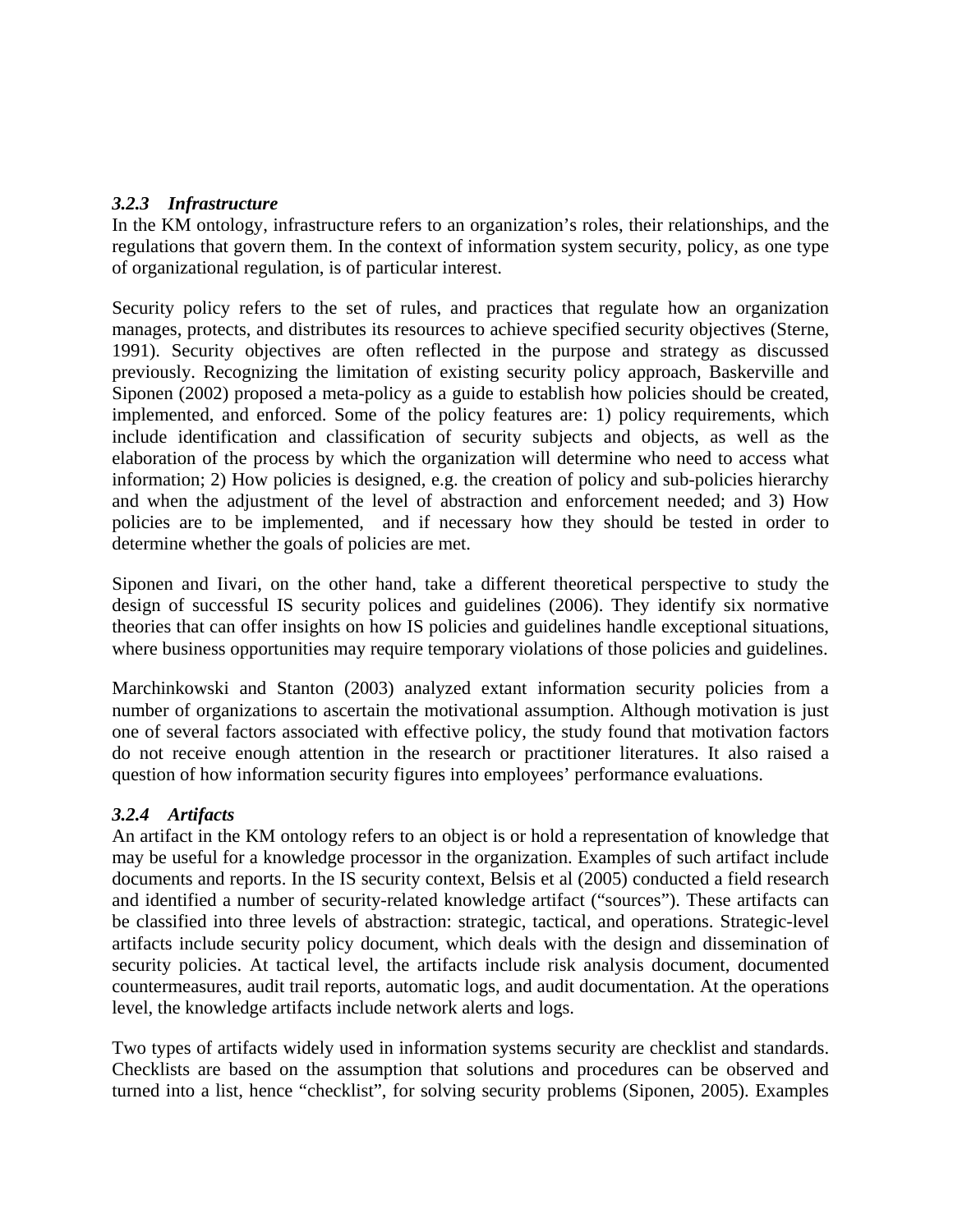of such IS security checklists include the risk checklist proposed by Moulton & Moulton (1996) and the control checklist proposed by Wood et al (1987). IS security standards are usually the best practices for managing security in organizations. One example of such standards is ISO/IEC 27002. The standard "establishes guidelines and general principles for initiating, implementing, maintaining, and improving information security management in an organization" (ISO/IEC, 2005). It contains best practices of control objectives and controls in areas of information security management such as security policy, physical and environmental security, access control, among others.

#### *3.2.5 Participants' knowledge*

In the KM ontology, participant's knowledge refers the knowledge that is possessed by a knowledge processor who participates in the organization's business activities. Participants can be employees, customers, or suppliers, among others. In the IS security context, however, research seemed to have been focusing on employees who use the organization's information systems to carry out their routine business activities.

From a *domain* perspective, employees' knowledge can be classified as business knowledge and information technology (IT) knowledge. Information systems security knowledge can be viewed as a sub-category of IT knowledge. Understandably, as a common sense IT and IS security people have necessary IT knowledge to manage organizational information systems; and end-users (or business people) have necessary business knowledge to carry business activities and make critical decisions.

In order to achieve effective security management, however, IT people should also have necessary business knowledge. Such business knowledge is critical for IT people to understand how IT risks impact the organization's business performance and to manage security in a costeffective manner. It will also enable IT people to have better communications with end-users and business people. Such knowledge is also defined as "business competence of IT professionals" (Bassellier & Benbasat, 2004), which is comprised of organization-specific knowledge and interpersonal and management knowledge. The former can be further broken down to more specific areas of knowledge: organizational overview, organizational unit, organizational responsibility, and IT-business integration; and the latter can be broken down to areas of knowledge networking, interpersonal communication, and leadership.

IT knowledge of end-users is equally important for effective security management. Lack of necessary IT knowledge and skills causes human errors, which are a significant issue for information systems security (Im & Baskerville, 2005). Such IT knowledge and skills are also defined as "IT competence" (Bassellier et al, 2001).

Based on its *mode*, IT competence can be classified as explicit knowledge and tacit knowledge (Nonaka, 1994; Polanyi, 1962). Explicit knowledge is often codified and can be transmitted in formal and systematic language; tacit knowledge, on the other hand, involves personal quality and is difficult to be formalized and transmitted. Based on Bassellier et al's classification, endusers' explicit IT knowledge include knowledge in areas of technology, applications, systems development, management of IT, and access to IT knowledge (e.g. knowing who to contact for more information on IT); tacit knowledge includes end-users' experience in IT projects and experience in the management of IT.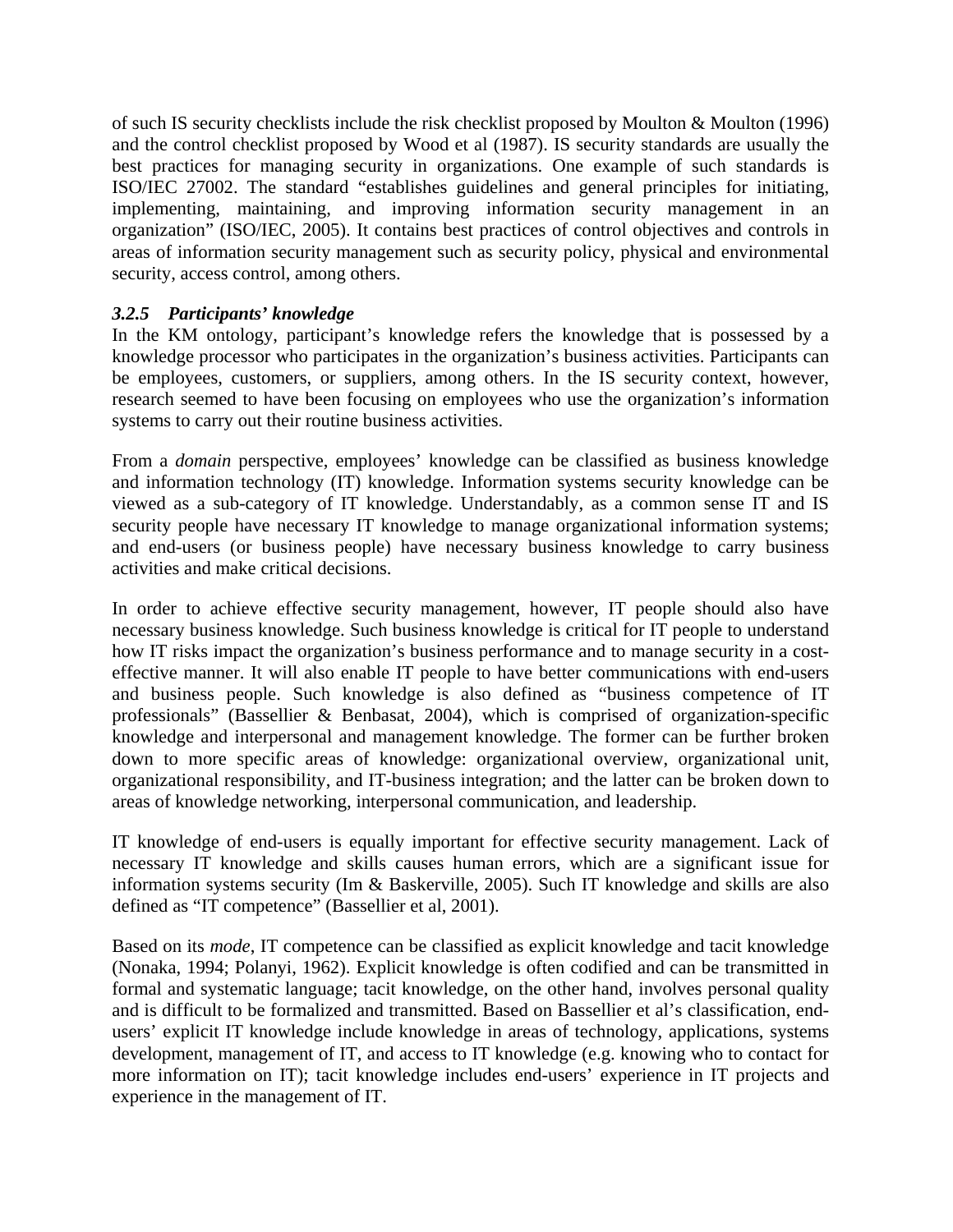Based on its *primary type*, IT knowledge of end-users can be classified into descriptive, procedural, and reasoning knowledge (Holsapple & Whinston, 1996). Each of them describes some different aspect of a knowledge object. Descriptive knowledge is about the "state of some world", which include descriptions of past, present, future, and hypothetical situations. It is about "know what". Procedural knowledge is about the detailed procedures of doing something. It is about "know how". Reasoning knowledge, however, specifies the conclusions that can be drawn from certain pre-conditions. It is about "know why". It can be argued that this classification scheme loosely reflects the "depth" of knowledge. Descriptive knowledge is the least in-depth while reasoning knowledge is the most in-depth understanding of a subject matter. According to this classification, the explicit IT knowledge (Bassellier et al., 2001) falls into the category of descriptive knowledge, because it focuses on "the understanding of benefits of different IT, not on their specific features".

In the IS security context, some studies focused on the end-users' awareness of security problem. Such awareness can also be classified as a descriptive knowledge in terms of general understanding of security issues but without in-depth "know-how" and "know-why". Siponen (2000; 2001) investigated IS security awareness from a human behavioral perspective and argued that more focus should be put on normative and prescriptive awareness.

## **3.3 Knowledge Manipulation Activity**

In the KM ontology, knowledge manipulation activity refers to the acquisition, selection, generation, assimilation, and emission of knowledge, which occur in the "conduct of knowledge management" (Holsapple & Joshi, 2004).

In the IS security context, organizational security planning is one of such knowledge manipulation activities. Straub and Welke (1998) proposed a security planning model for management decision-making on security issues. The security risk planning model includes four phases: 1) recognition of security problem or need; 2) risk analysis; 3) alternatives generation; and 4) planning decision. Each phase involves some processes of knowledge resources. For example, risk analysis may involves an understanding of organizational strategy, end-users' general level of IT knowledge and skills, and the design documentation of an information system, among others. Such analysis may generate a list of risks and their priorities. Taking this knowledge of risk as an input, the next phase may generate a list of alternatives that might alleviate the risks. This kind of knowledge activities may go on until a decision is made. The output could be a documented IS security strategy, which is also a knowledge resource according to the KM ontology.

A similar approach is the Operationally Critical Threat, Asset, and Vulnerability Evaluation (OCTAVE) Framework (Alberts et al, 1999). The OCTAVE framework has three phases: 1) building enterprise-wide security requirement; 2) identifying infrastructure vulnerabilities; and 3) demining security risk management strategy. Similar to that of previous approach, each phase in this OCTAVE framework involves the knowledge manipulation activities. For example, in the first phase of assessment, several types of knowledge need to be analyzed: enterprise knowledge, operational area knowledge, and staff knowledge.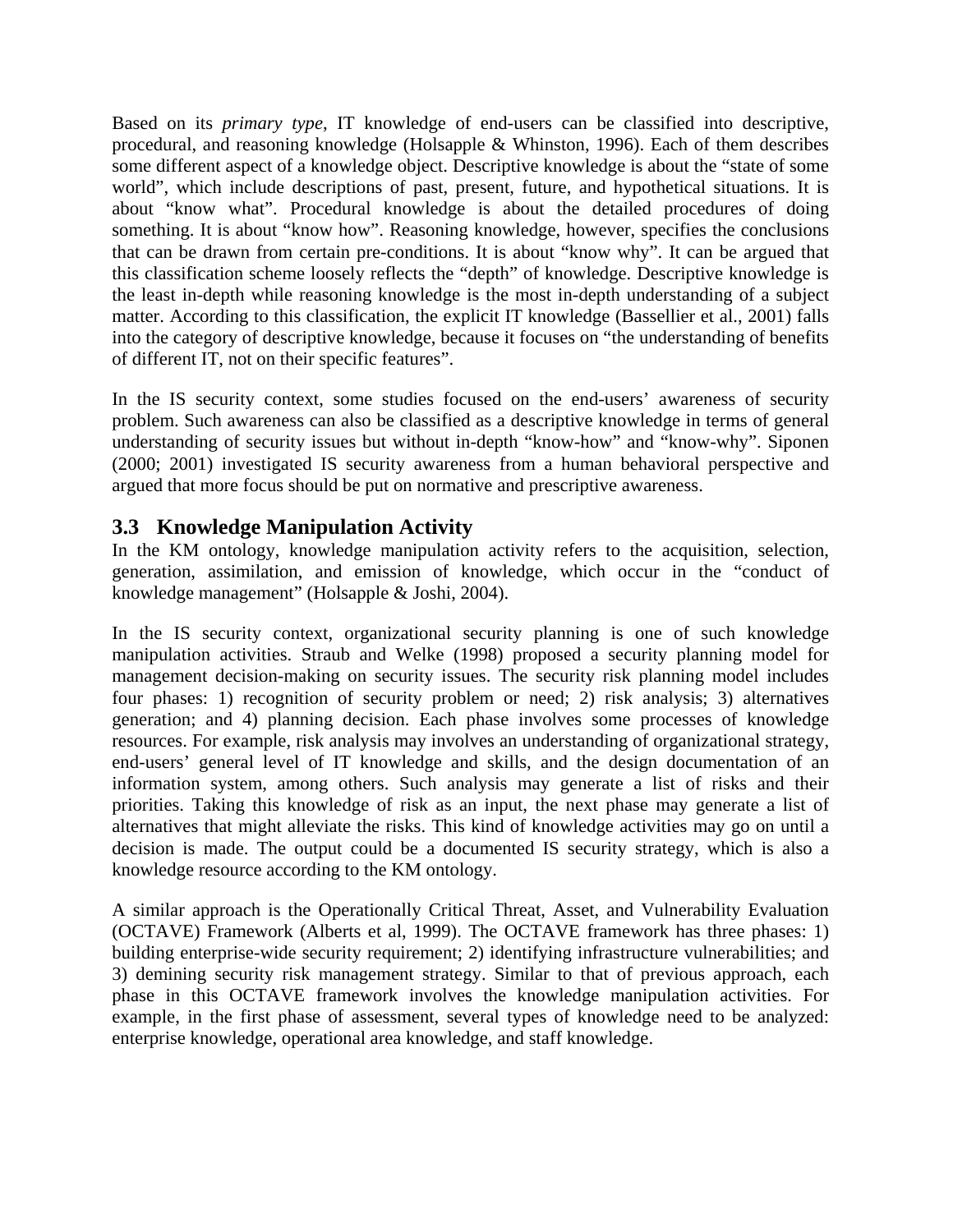# **4 Discussion and Future Research**

This paper reviewed research in information systems security from a knowledge management perspective. More specifically, it applied the knowledge management ontology to investigate knowledge and knowledge activities associated with IS security. It found that the current IS security research on non-technical factors has been focusing on three aspects: knowledge resources, knowledge manipulation activities, and learning.

There has not been sufficient research, however, on the other two aspects of knowledge management ontology: knowledge influence and projection. Knowledge influences include managerial, resources, and environmental factors, all of which could impact the overall security management organizations. It is not clear, however, how and to what extent these factors impact IS security. One research in this direction is the study by Knapp et al (2006). They found that top management's support is a significant predictor of security culture and policy enforcement in organizations.

Projection is the other aspect that future research could be conducted. One specific area is security knowledge sharing among organizations such as businesses, software vendors, and security solution providers. Possible research questions include how and why organizations share security knowledge such as virus information and software vulnerabilities, what benefits organizations can achieve by sharing such knowledge, and what factors encourage or discourage organizations to share their security knowledge.

The literature review also revealed two issues that worth further research. The first issue is what kind of strategy can best manage information systems security. Parker (1997) contrasted two different strategies: need-to-know approach and need-to-withhold approach. The question is, can the latter approach perform better than the former? What are the conditions, environmental or organizational, should be met in order for this to happen? The second issue is what level of business knowledge is needed for IT professionals and what level of IT knowledge is needed for business people and end-users. Although prior research suggested that both types of knowledge are important for the two groups of people, it is still unclear what level of knowledge is optimal.

# *References*

- Alberts, C. J., Behrens, S. G., Pethia, R. D., & Wilson, W. R. (1999). *Operationally Critical Threat, Asset, and Vulnerability Valuation (OCTAVE) Framework*. Pittsburgh, PA: Carnegie Mellon Software Engineering Institute.
- Argyris, C. (1986). Skilled incompetence. *Harvard Business Review, 64*(5), 74-79.
- Argyris, C. (1995). Action science and organizational learning. *Journal of Managerial Psychology, 10*(6), 20-26.
- Argyris, C., Putnam, R., & Smith, D. M. (1985). *Action science* (1st ed.). San Francisco: Jossey-Bass.
- Baskerville, R. L., & Siponen, M. (2002). An information security meta-policy for emergent organizations. *Logistics Information Management, 15*, 337-346.
- Bassellier, G., & Benbasat, I. (2004). Business Competence of Information Technology Professionals: Conceptual Development and Influence on It-Business Partnerships. *MIS Quarterly, 28*(4), 673-694.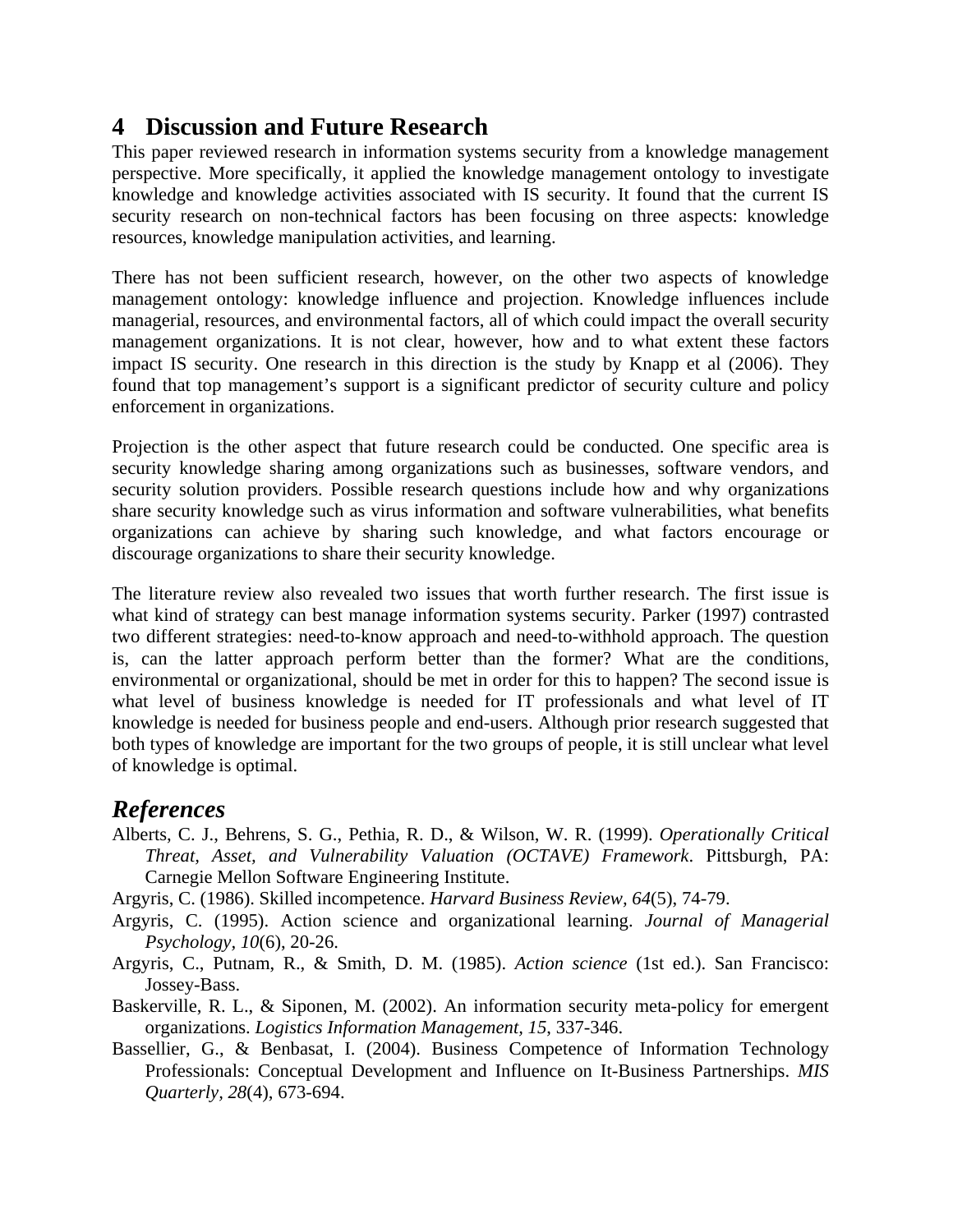- Bassellier, G., Reich, B. H., & Benbasat, I. (2001). Information Technology Competence of Business Managers: A Definition and Research Model. *Journal of Management Information Systems, 17*(4), 159-182.
- Belsis, P., Kokolakis, S., & Kiountouzis, E. (2005). Information systems security from a knowledge management perspective. *Information Management & Computer Security, 13*(3), 189-202.
- Dhillon, G. (1999). Managing and controlling computer abuse. *Information Management & Computer Security, 7*(4), 171-175.
- Dhillon, G., & Backhouse, J. (2000). Information systems security management in the new millennium. *Communications of the ACM, 43*(7), 125-128.
- Dhillon, G., & Torkzadeh, G. (2006). Value-focused assessment of information system security in organizations. *Information Systems Journal, 16*, 293-314.
- Dutta, A., & McCrohan, K. (2002). Management's role in information security in a cyber economy. *California Management Review, 45*(1), 67-87.
- Gruber, T. R. (1995). Toward principles for the design of ontologies used for knowledge sharing. *International Journal of Human and Computer Studies, 43*(5/6), 907-928.
- Hitchings, J. (1995). Deficiencies of the traditional approach to information security and the requirements for a new methodology. *Computer & Security, 14*, 377-383.
- Holsapple, C. W., & Joshi, K. D. (2003). A knowledge management ontology. In C. W. Holsapple (Ed.), *Handbook on Knowledge Management* (Vol. 1, pp. 89-124). Berlin: Springer-Verlag.
- Holsapple, C. W., & Joshi, K. D. (2004). A formal knowledge management ontology: Conduct, activities, resources, and influences. *Journal of the American Society for Information Science and Technology, 55*(7), 593-612.
- Holsapple, C. W., & Whinston, A. B. (1996). *Decision Support Systems : A Knowledge-Based Approach*. Minneapolis/St. Paul: West Pub. Co.
- Im, G. P., & Baskerville, R. L. (2005). A longitudinal study of information system threat categories: The enduring problem of human error. *The DATA BASE for Advances in Information Systems, 36*(4), 68-79.
- ISO/IEC. (2005). Information Technology Security Techniques Code of Practice for Information Security Management (ISO/IEC 27002). Geneva, Switzerland: International Organization for Standardization.
- Knapp, K. J., Marshall, T. E., Rainer, R. K., & Ford, F. N. (2006). Information security: Management's effect on culture and policy. *Information Management & Computer Security, 14*(1), 24-36.
- Kotulic, A. G., & Clark, J. G. (2004). Why there aren't more information security research studies. *Information & Management, 41*(597-607).
- Marcinkowski, S., & Stanton, J. M. (2003). *Motivational aspects of information security policies.* Paper presented at the IEEE International Conference on Systems, Man and Cybernetics.
- Mattia, A., & Dhillon, G. (2003). Applying double loop learning to interpret implications for information systems security design, *IEEE International Conference on Systems, Man and Cybernetics* (Vol. 3, pp. 2521-2526).
- Moulton, R. T., & Moulton, M. E. (1996). Electronic communication risk management: A checklist for business managers. *Computer & Security, 15*(5), 377-386.
- Neumann, P. G. (1995). *Computer-Related Risks*. New York: ACM Press.